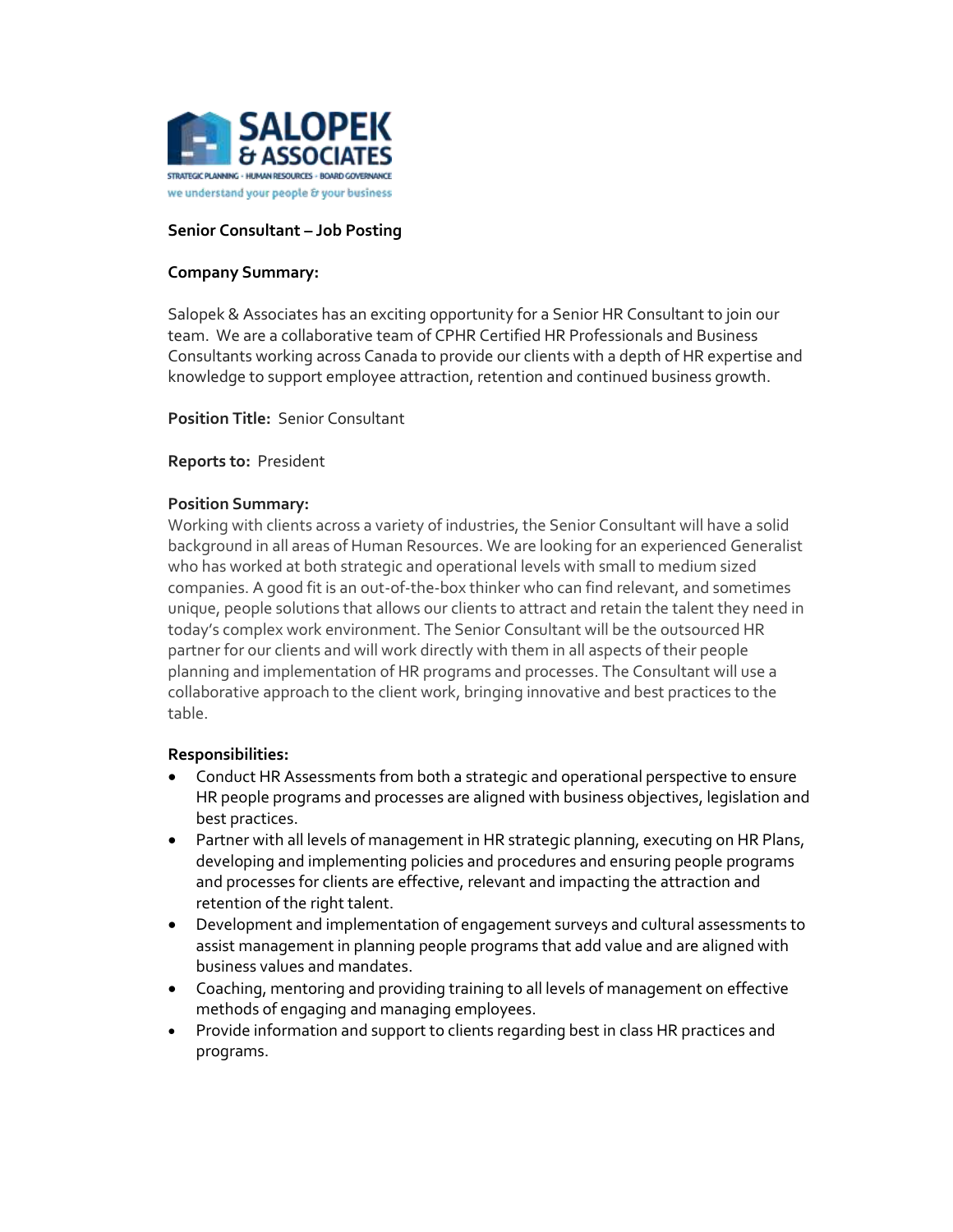- Provide expert advice on Employment Standards and Occupational Health and Safety legislation, and assist clients in overcoming hurdles relative to implementing new legislation.
- Establish and build relationships with multiple external clients.

# **Desired Experience/Qualifications:**

- CPHR designation
- Completion of a post-secondary degree/diploma with a specialization in Human Resources or Business is an asset
- 15+ years experience with small to medium sized businesses
- Previous experience working in an HR consulting advisory role that has supported a diverse cross-section of industries and clients
- Exceptional interpersonal skills along with proven ability to exercise sound judgment with tact and discretion
- Sound knowledge of human resources theories and principles, with a demonstrated ability to apply knowledge to practical and relevant practices that add value to clients
- Ability to produce high quality work and manage multiple deliverables under time pressure
- This position may be executed from the Consultant's choice of location; however, the ability to travel to and go on-site for Calgary and Alberta-based clients is important
- Ideal opportunity for an experienced HR professional who enjoys the flexibility of virtual work but is flexible enough to travel both in and outside of Alberta when required

# **Position Type / Duration:** Contract, Hourly, As-required

## **Items to Include In Application:** Resume/Cover Letter

**How to Apply:** Email

**Email:** resumes@salopekconsulting.com

**Contact Name:** Sharon Kolodychuk, Consulting Service Manager

**Application Closing Date:** The position will remain open until a suitable candidate is found.

This is an excellent opportunity for an experienced HR professional looking to start up or expand their existing consulting practice. If you feel that you are uniquely qualified for this position please submit your resume to Sharon Kolodychuk at [RESUMES@SALOPEKCONSULTING.COM](mailto:RESUMES@SALOPEKCONSULTING.COM) for review.

While we thank you for your interest, only qualified candidates will be contacted. All information submitted to Salopek & Associates remains in strict confidence.

Salopek & Associates Ltd. is a team of human resource and business consultants specializing in strategy, human resources and board governance. We are available on an on